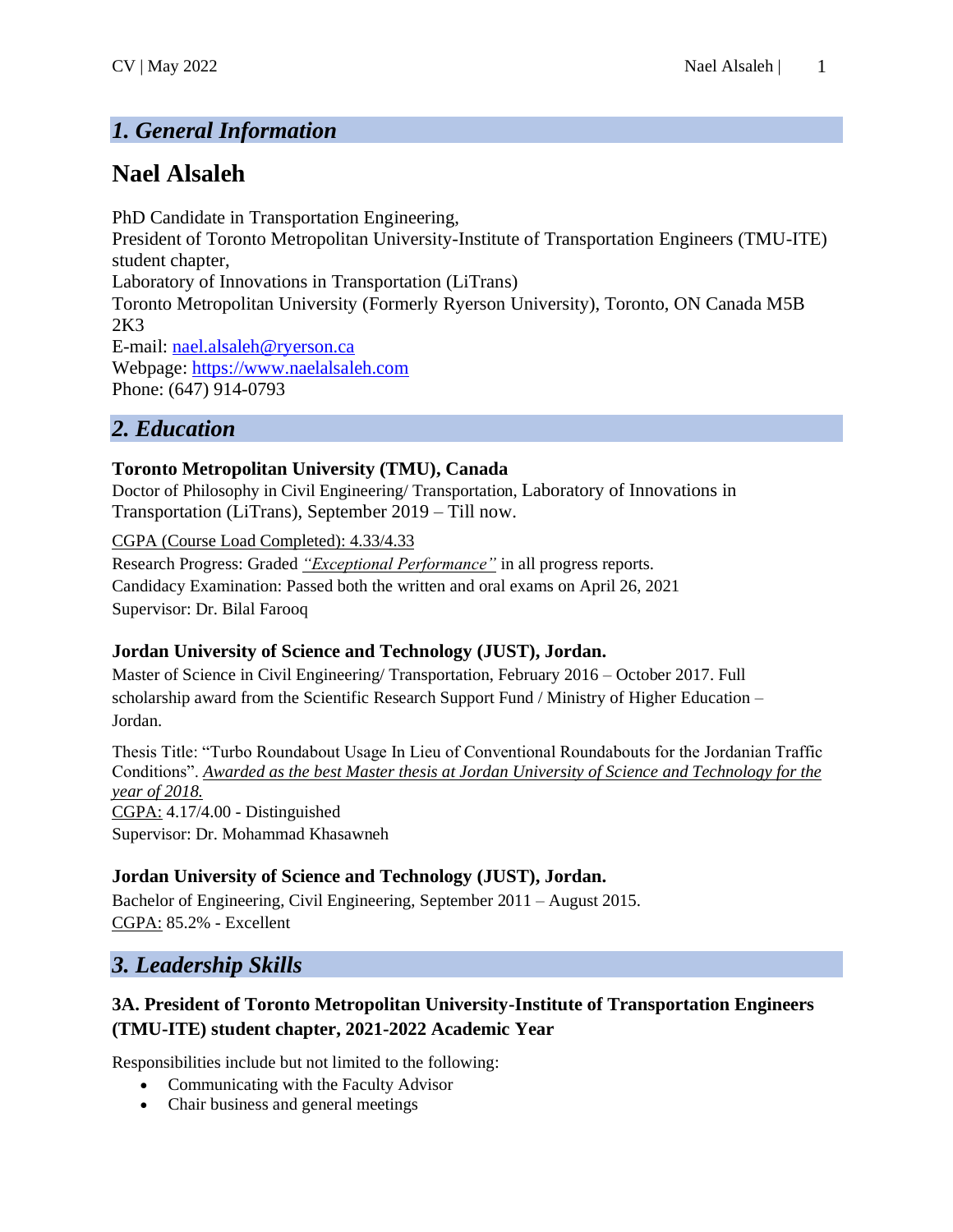- Ensures active internal and external communications
- Plans and organizes membership drives
- Supervises chapter activities and committees
- Names any committees and appoints chairs.

### **3B. Moderator, Innovative Sessions, ITS Canada 2021 Virtual Conference, June 21-22, 2021**

Moderating three individual presentations. Main Responsibilities:

- Keep the discussion flowing
- Invite people to ask questions of the presenter
- Prepare few questions to fill any gaps.
- Welcome new people into the conversation with a quick recap of the discussion.

#### **3C. Student Supervision**

- Co-supervised Maryam Elbeshbishy, undergraduate student, with Dr. Bilal Farooq, Toronto Metropolitan University, May 2021 – January 2022.
- Co-supervise Farah Al Tarifi, M.Sc. student, with Dr. Nawal Louzi, Al-Ahliyya Amman University, January 2021 – Till now

#### **3D. Review Activities**

- Transportation Research Board (TRB) 101<sup>st</sup> Annual Meeting, 2022. (One Manuscript Reviewed).
- Journal of Transport Geography. (One Manuscript Reviewed).
- Transportation Research Record (TRR). (Two Manuscript Reviewed).

#### *3E. Speaker at* **University of Cambridge, Martin Centre for Architectural and Urban Studies***, January 2021.*

Presenting "*Spatio-Temporal Demand Modelling for On-Demand Transit Services"* work *In Applied Urban Modelling Workshop (AUM2020).*

### *4. Honuors and Awards*

- Ontario Graduate Scholarship (OGS) Award (Merit Based) for the 2022-2023 academic year, Ministry of Colleges and Universities, Ontario. The award is \$15,000 provided to Ontario's top graduate students who demonstrate a high level of academic, research, and leadership achievements.
- International PhD Tuition Fees Conversion Scholarship (Competitive Based), Yeates School of Graduate Studies, Toronto Metropolitan University, from Fall 2021 to Summer 2023. The scholarship is provided as a recognition of the outstanding academic and research achievements.
- The First Place Award in The Best Master Thesis at JUST for the 2017-2018 academic year (Competitive Based), Faculty of Graduate Studies, Jordan University of Science and Technology.
- Full-Funded Masters Scholarship Award (Competitive Based), Scientific Research Support Fund, Ministry of Higher Education, Jordan.
- 2014-2015 Dean's Honour List, Faculty of Engineering, Jordan University of Science and Technology, in recognition of the outstanding academic performance.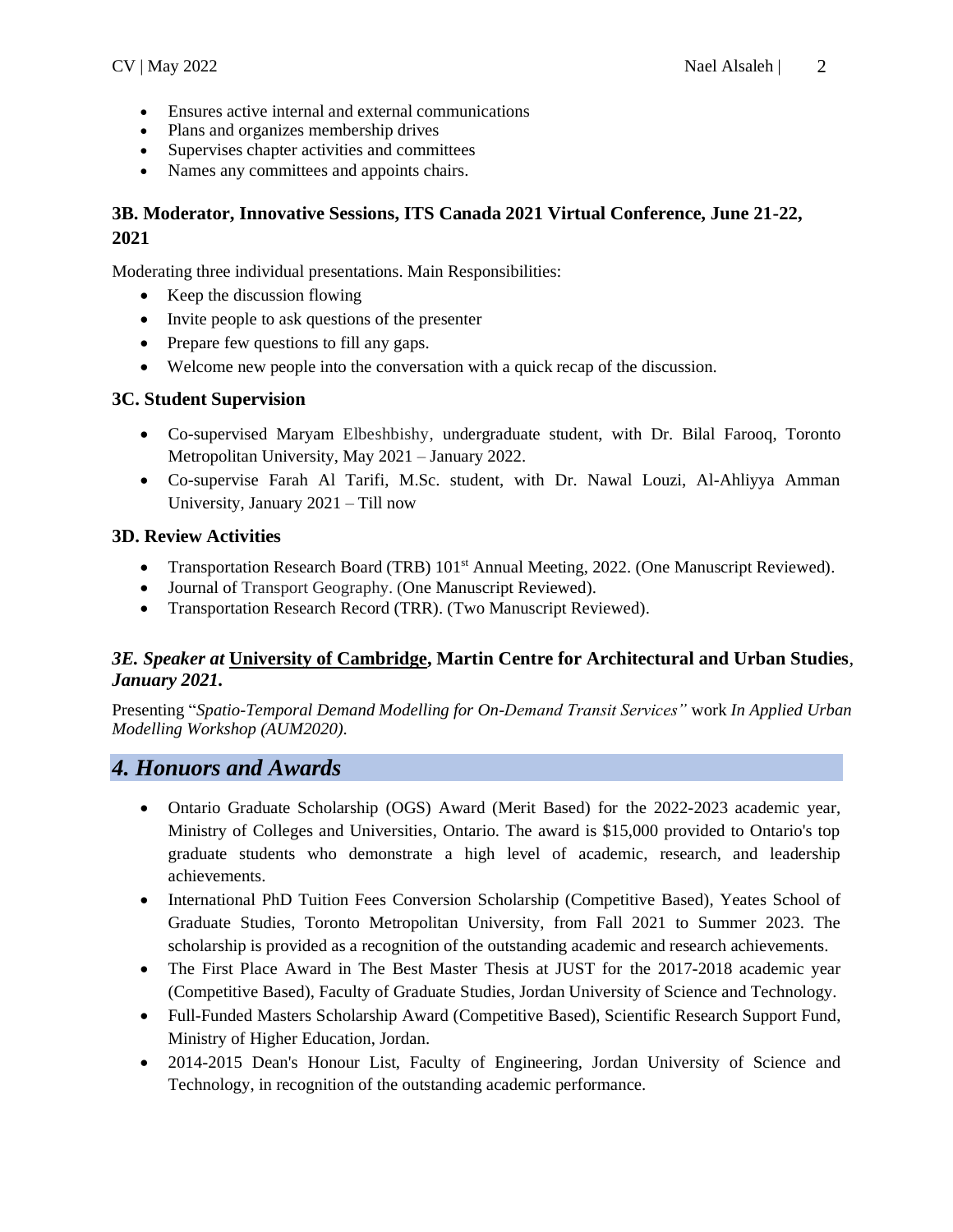• 2011-2012 Dean's Honour List, Faculty of Engineering, Jordan University of Science and Technology, in recognition of the outstanding academic performance.

# *5. Certifications*

- Institute for Engineering Teaching, Canadian Engineering Education Association, June 2021.
- Machine Learning with Python, Cognitive Class, IBM, October 2019. (Online Course)
- Data Analysis with Python, Cognitive Class, IBM, October 2019. (Online Course)
- Python 101 For Data Science, Cognitive Class, IBM, June 2019. (Online Course)

# *6. Publications*

- 1) Alsaleh, N., Elbeshbishy, M., & Farooq, B. (2022). Sustainability Analysis of Shared On-Demand Transit with a focus on Equity, Diversity, and Inclusion. (*Under Preparation*).
- 2) Alsaleh, N., & Farooq, B. (2022). The Impact of COVID-19 Pandemic on Ridesourcing Services Differed Between Small Towns and Large Cities. *(Under Review).* Url: <https://arxiv.org/pdf/2201.10961.pdf>
- 3) Ansar, S. M., Alsaleh, N., & Farooq, B. (2022). Behavioural Modelling of Automated to Manual Control Transition in Conditionally Automated Driving. *(Under Review).* Url: [https://papers.ssrn.com/sol3/papers.cfm?abstract\\_id=4006056](https://papers.ssrn.com/sol3/papers.cfm?abstract_id=4006056)
- 4) Ansar, S. M., Alsaleh, N., & Farooq, B. (2022). Analysis of Driver Behaviour Towards CAV Control Transition in Mixed Traffic Environment. *Transportation Research Board (TRB) 101st Annual Meeting, January 2022.*
- 5) Alsaleh, N., Farooq, B., Zhang, Y., & Farber, S. (2021). On-Demand Transit User Preference Analysis using Hybrid Choice Models. *(Under Review).* Url: <https://arxiv.org/pdf/2102.08256.pdf>
- 6) Alsaleh, N., & Farooq, B. (2021). Interpretable data-driven demand modelling for ondemand transit services. *Transportation Research Part A: Policy and Practice, 154,* 1-22. Url:<https://arxiv.org/pdf/2010.15673.pdf>
- 7) Sanaullah, I. (equal contribution), Alsaleh, N. (equal contribution), Djavadian, S., & Farooq, B. (2021). Spatio-temporal analysis of on-demand transit: A case study of Belleville, Canada. *Transportation Research Part A: Policy and Practice*, *145*, 284-301. Url:<https://arxiv.org/pdf/2012.02600.pdf>
- 8) Khasawneh, M. A., Aljarrah, M., & Alsaleh, N. (2021). Artificial Neural Network (ANN) Approach to Predict LWST Values from Friction and Texture Measurements. *International Journal of Engineering and Technology, 13* (3), 31-35. Url: <http://www.ijetch.org/vol13/1191-K1-001.pdf>
- 9) Alsaleh. N., & Farooq. B. (2021). Spatio-Temporal Demand Modelling for On-Demand Transit Services. Presented at Applied Urban Modelling Workshop (AUM2020), Martin Centre for Architectural and Urban Studies, University of Cambridge.
- 10) Khasawneh, M. A., & Alsaleh, N. M. (2018). Turbo Roundabout Usage in Lieu of Conventional Roundabouts for the Jordanian Traffic Conditions. *International Journal of Civil Engineering*, *16*(12), 1725-1738.
- 11) Alsaleh, N. M., & Shbeeb, L. (2018). Turbo, flower and conventional roundabouts in Jordan. In *Proceedings of 6th Annual international Conference on Architecture and Civil Engineering (ACE 2018), May* (pp. 14-15).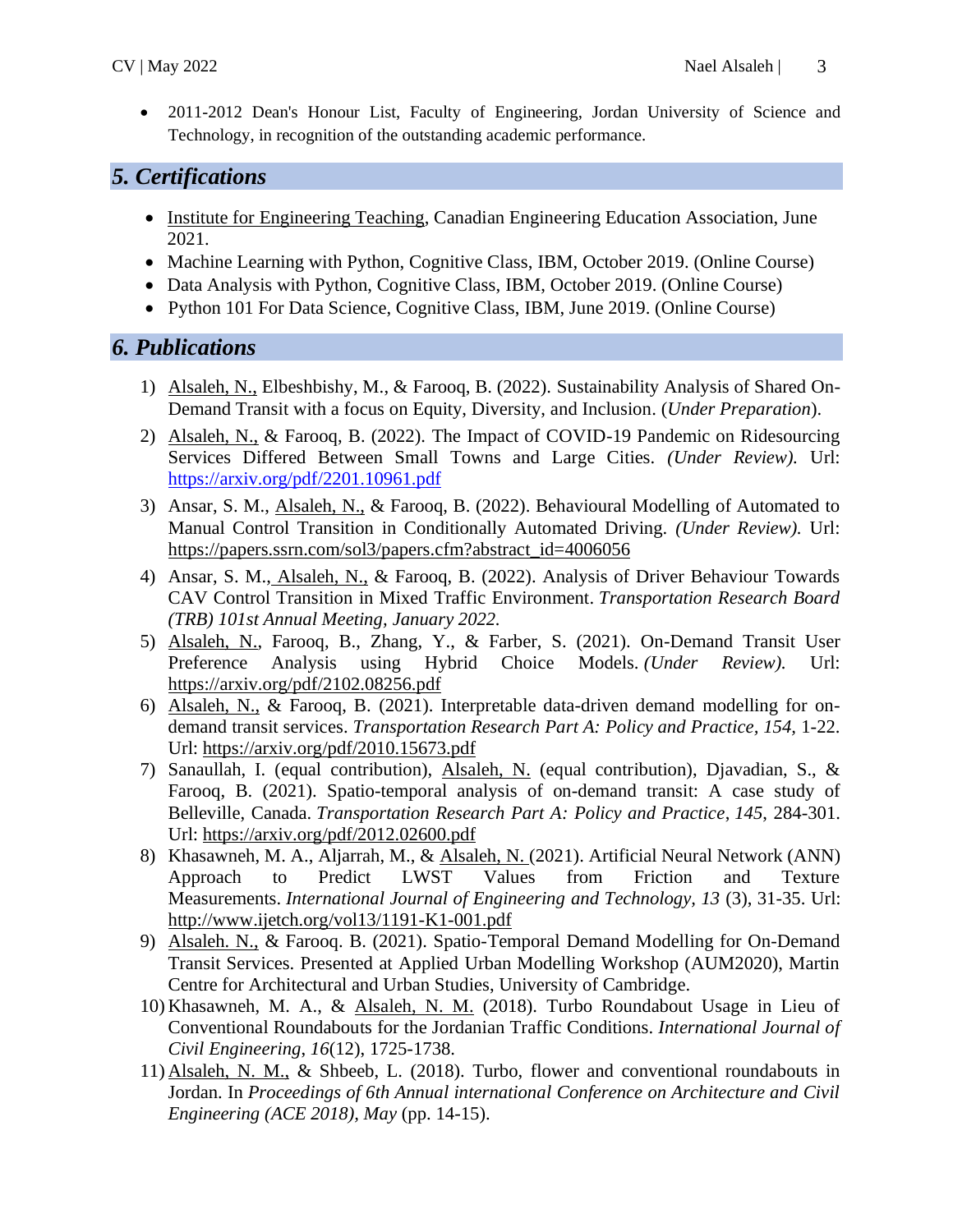12) Shbeeb, L. I., & Alsaleh, N. M. (2018). Evaluation of School Zone Improvement Schemes. In *Proceedings of 6th Annual International Conference on Architecture and Civil Engineering (ACE 2018), May* (pp. 14-15).

### *7. Teaching Experience*

#### **Graduate Assistant, Toronto Metropolitan University, Winter 2020 & Winter 2021.**

Main Responsibilities:

- Preparing written materials for Transportation Engineering tutorial classes.
- Demonstrating and explaining Transportation Engineering course material.
- Helping students perform and solve Transportation Engineering course assignments.
- Grading students' assignments.

#### **Full-Time Lecturer of Civil Engineering, Al-Ahliyya Amman University, October 2017 – September 2019.**

Preparing and teaching the following civil engineering courses:

- Transportation Engineering.
- Engineering Statistics.
- Geotechnical Engineering.
- Geotechnical Engineering Laboratory.
- Computer Applications in Civil Engineering.
- Civil Engineering Drawing.
- Numerical Analysis.

### **Part-Time Lecturer of Civil Engineering, Al Hussein Technical University (HTU), February 2019 – July 2019.**

Part-time lecturer at HTU School of Construction Technology and Built Environment that follows Pearson BTEC (Business and Technology Education Council) qualifications and standards, where my responsibilities include:

- Teaching Geotechnics & Soil Mechanics course.
- Developing the assignment brief & conducting both formative and summative assessments.

# *8. Practical Experience*

#### **Traffic Simulator Consultant, Dar Al Omran Company, Jordan, April 2018 – January 2019**

Part-time traffic simulator consultant at Irbid City Center Upgrading Project. Main responsibilities:

- Evaluate, analyze, and simulate the existing traffic conditions.
- Propose and simulate different traffic scenarios to enhance the level of service of Irbid city.
- Preparing a fully detailed traffic report.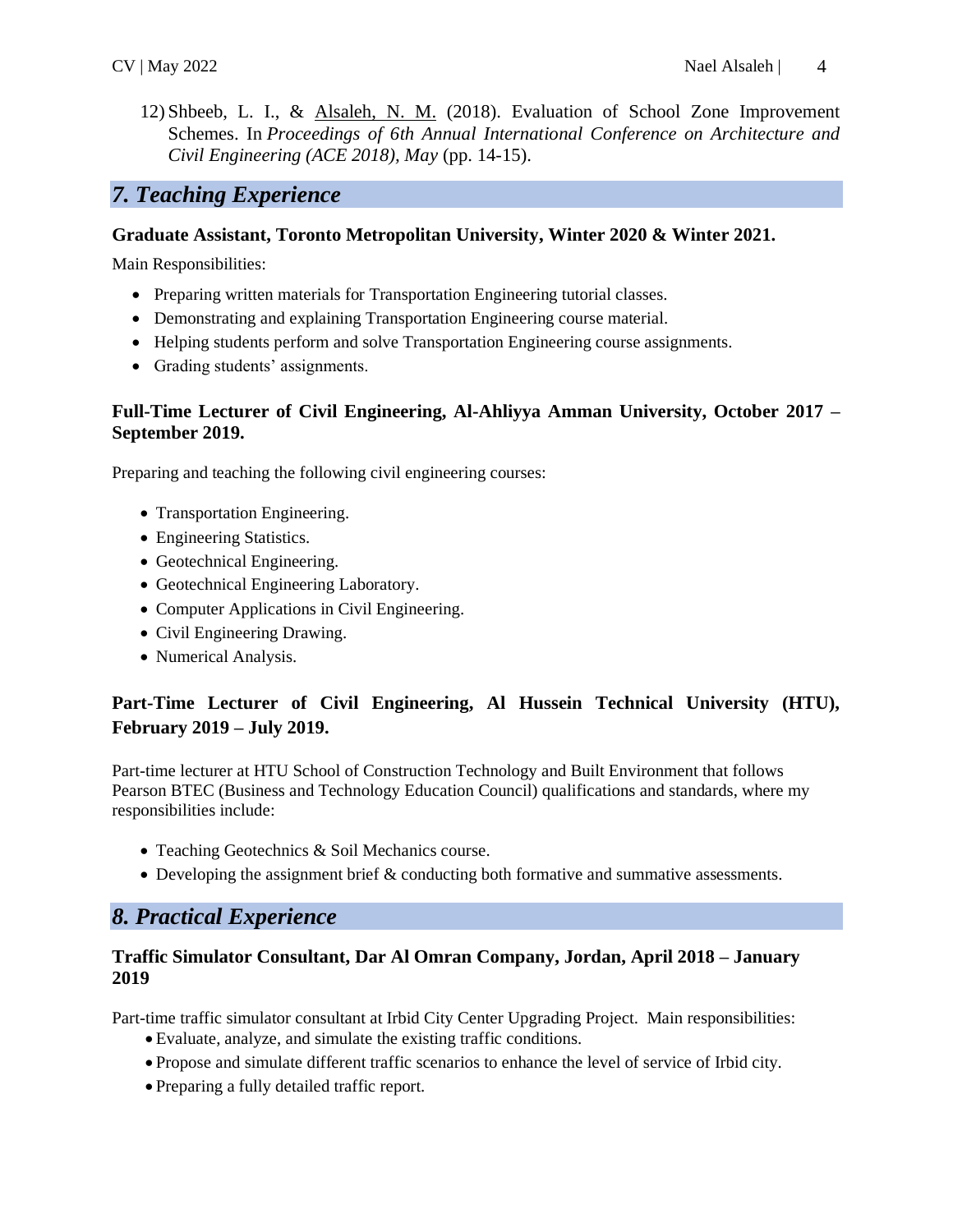#### **Trainee at Consolidated Contractor Company (CCC), Qatar, June 2015 – August 2015**

Professional engineering training as a prerequisite for obtaining a bachelor's degree in civil engineering.

# *9. Presentations and Conferences*

#### ▪ *Conferences*

- Ansar, S. M., Alsaleh, N., & Farooq, B. Analysis of Driver Behaviour Towards CAV Control Transition in Mixed Traffic Environment. *Transportation Research Board (TRB) 101st Annual Meeting,* Washington DC, USA, January 9-13, 2022.

Khasawneh, M. A., Aljarrah, M., & Alsaleh, N. Artificial Neural Network (ANN) Approach to Predict LWST Values from Friction and Texture Measurements. *11th International Conference on Key Engineering Materials.* March 26-29, 2021.

- Alsaleh. N., & Farooq. B.. Spatio-Temporal Demand Modelling for On-Demand Transit Services. *Applied Urban Modelling Workshop (AUM2020), Martin Centre for Architectural and Urban Studies, University of Cambridge.* January 28, 2021
- Alsaleh, N., & Shbeeb, L. Turbo, flower and conventional roundabouts in Jordan. *6th Annual international Conference on Architecture and Civil Engineering,* Singapore, May 14-15, 2018.
- Shbeeb, L. I., & Alsaleh, N. Evaluation of School Zone Improvement Schemes. *6th Annual international Conference on Architecture and Civil Engineering,* Singapore, May 14-15, 2018.
- Khasawneh, M. A., & Alsaleh, N. Turbo Roundabout Usage in Lieu of Conventional Roundabouts for the Jordanian Traffic Conditions. 8th International Conference on Engineering, Project and Product Management, Amman, Jordan, September 19-21, 2017.

#### ▪ *Presentations*

- Alsaleh, N., Farooq, B., & Elbeshbishy, M. (2021, December). Exploring On-Demand Transit Options for The Town of Innisfil (Update), *Town of Innisfil.*
- Alsaleh, N., Farooq, B., & Elbeshbishy, M. (2021, October). Exploring On-Demand Transit Options for The Town of Innisfil, *Town of Innisfil.*
- Alsaleh, N., & Farooq, B. (2021, August). Impacts of COVID-19 Pandemic on Ride-hailing Services, *Town of Innisfil.*
- Alsaleh, N., & Farooq, B. (2021, July). Spatio-temporal Analysis of Innisfil Transit Service, *Town of Innisfil.*
- Alsaleh, N., Farooq, B., & Elbeshbishy, M. (2021, June). On-Demand Crowdsourced Mobility Service in The Town of Innisfil, *Town of Innisfil.*
- Alsaleh, N., & Farooq, B. (2021, February). On-Demand Transit User Preference Analysis using Hybrid Choice Models. *In Laboratory of Innovations in Transportation (LiTrans),* Civil Engineering Department, Toronto Metropolitan University.
- Alsaleh, N., & Farooq, B. (2021, January). *Spatio-Temporal Demand Modelling for On-Demand Transit Services. In Applied Urban Modelling Workshop (AUM2020),* Martin Centre for Architectural and Urban Studies, University of Cambridge.